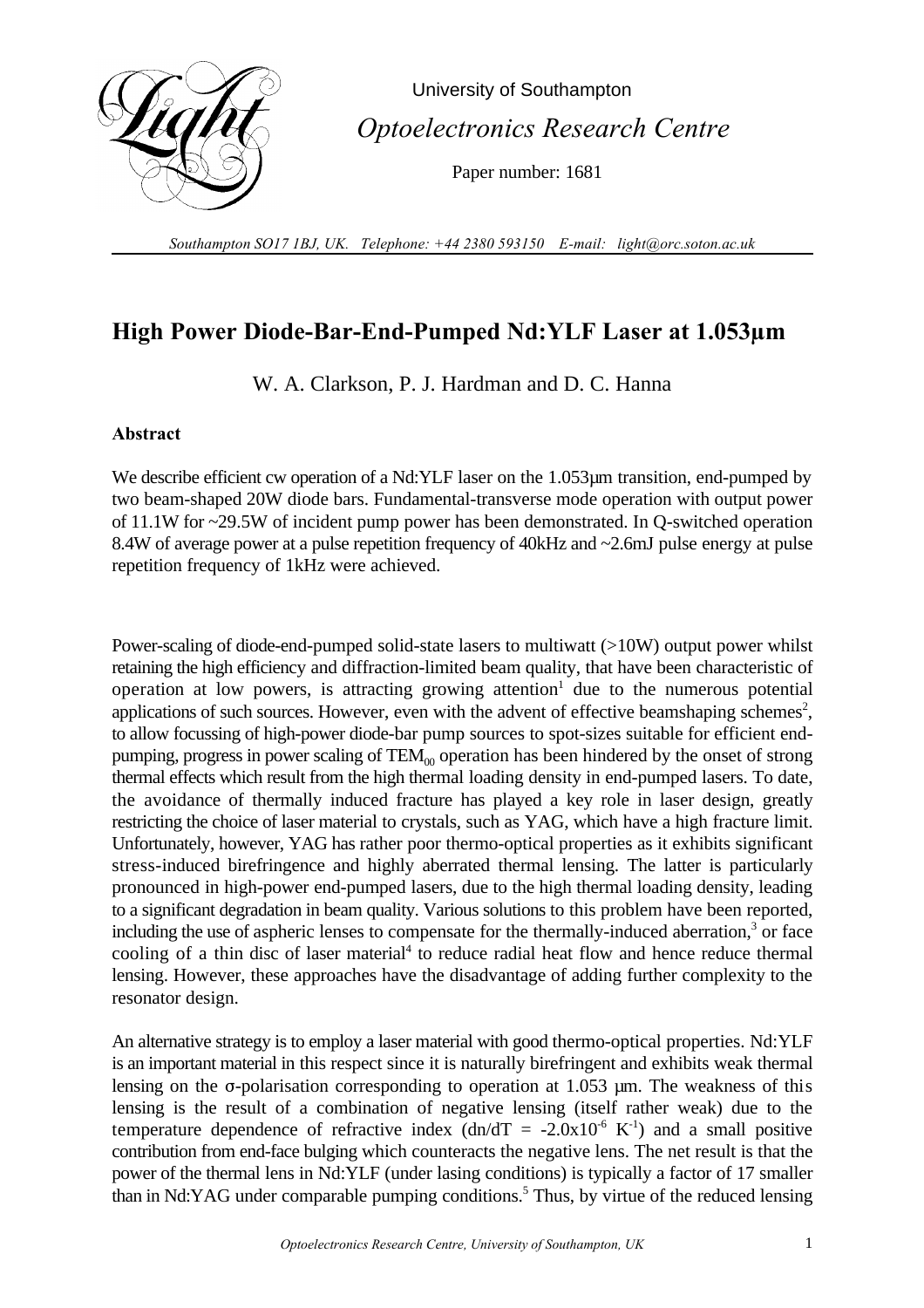and in particular the reduced aberrations that accompany the lensing, it should be possible to scale the  $TEM_{00}$  power from Nd:YLF to considerably higher power than is currently possible with Nd:YAG. Unfortunately, however, power-scaling with Nd:YLF has been hindered by its rather low fracture limit which is ~5 times lower than in Nd:YAG. In this paper we describe a strategy for avoiding the problems of stress-fracture in diode-end-pumped Nd:YLF and, by exploiting the weak thermal lensing for 1.053 µm, demonstrate an efficient diode-pumped Nd:YLF laser with a cw TEM<sub>00</sub> output of >10W. Q-switched operation of this laser is also reported.

The strategy employed to overcome the low fracture limit was to use a long Nd:YLF crystal and distribute the pump absorption over its length either by detuning the pump wavelength from the absorption peak, or alternatively by using a YLF crystal of lower Nd concentration.<sup>6</sup> This implies the use of a high-power diode pump source with reasonable beam quality, so that there is minimal diffraction spreading of the pump beam over the length of the Nd:YLF rod when the pump is focussed to a small enough waist size for efficient end-pumped operation. The problem with the present generation of high power diode-bar pump sources is that they produce a highly elliptical output beam which is typically >2000 times diffraction-limited in the plane of the array making it difficult to focus to the required beam characteristics. We have therefore employed the twomirror beam-shaping technique<sup>2</sup> to reconfigure the pump beam to have nearly equal  $M^2$ -values in orthogonal planes thus allowing focussing to a nearly circular beam with the required combination of small diameter and low divergence. Our experimental set up (shown in fig. 1) makes use of two 20W diode-bar pump lasers (model OPC AO20-mmm-CS), operating at 797nm, and focussed into opposite ends of the Nd:YLF rod using pump delivery schemes incorporating two-mirror beam



**Fig. 1 Schematic Diagram of the Nd:YLF laser resonator under cw operation (HR= High Reflector,**  $R_c$ **= Radius of curvature = 100mm)** 

shapers, similar to the arrangement described in ref 2. For diode-bar A the resulting  $1/e^2$  waist radii were 350 $\mu$ m and 300 $\mu$ m in orthogonal planes with corresponding M<sup>2</sup>-values of ~78 and ~60 respectively, and for diode bar B the  $1/e^2$  waist radii were 325  $\mu$ m and 260  $\mu$ m with corresponding  $M^2$ -values of  $\sim 63$  and  $\sim 70$  respectively. While much smaller spot sizes are possible with the beam-shaped output, these larger spot sizes were chosen to ensure that the confocal parameter in Nd:YLF (in this case ~12mm) is significantly longer than the absorption length for the pump, ensuring negligible diffraction spreading of the pump beam over the length of the pumped region. The total transmission of the pump delivery scheme was ~75 % (with typical transmission of the fibre lens ~87%, beam shaper ~92%, lenses ~96% and dichroic mirror ~96%) resulting in a maximum combined pump power incident on the Nd:YLF rod of ~29.5 W.

A simple folded resonator was employed (fig. 1) consisting of four mirrors ; two plane high reflectivity mirrors  $(R > 99.8\%)$  at 1.053 µm with high transmission ( $> 95\%$ ) at the pump wavelength (~797nm), a concave high reflector and a plane output coupler. The extra fold in the cavity facilitated coupling of the two pump beams into opposite ends of the laser rod. Due to the lack of a long enough Nd:YLF rod it was necessary to use two Nd:YLF rods instead. Each rod was 8 mm long, with Nd concentration of approximately 1% and both faces were antireflection coated at the lasing wavelength. The two rods were held in water-cooled copper heat sinks,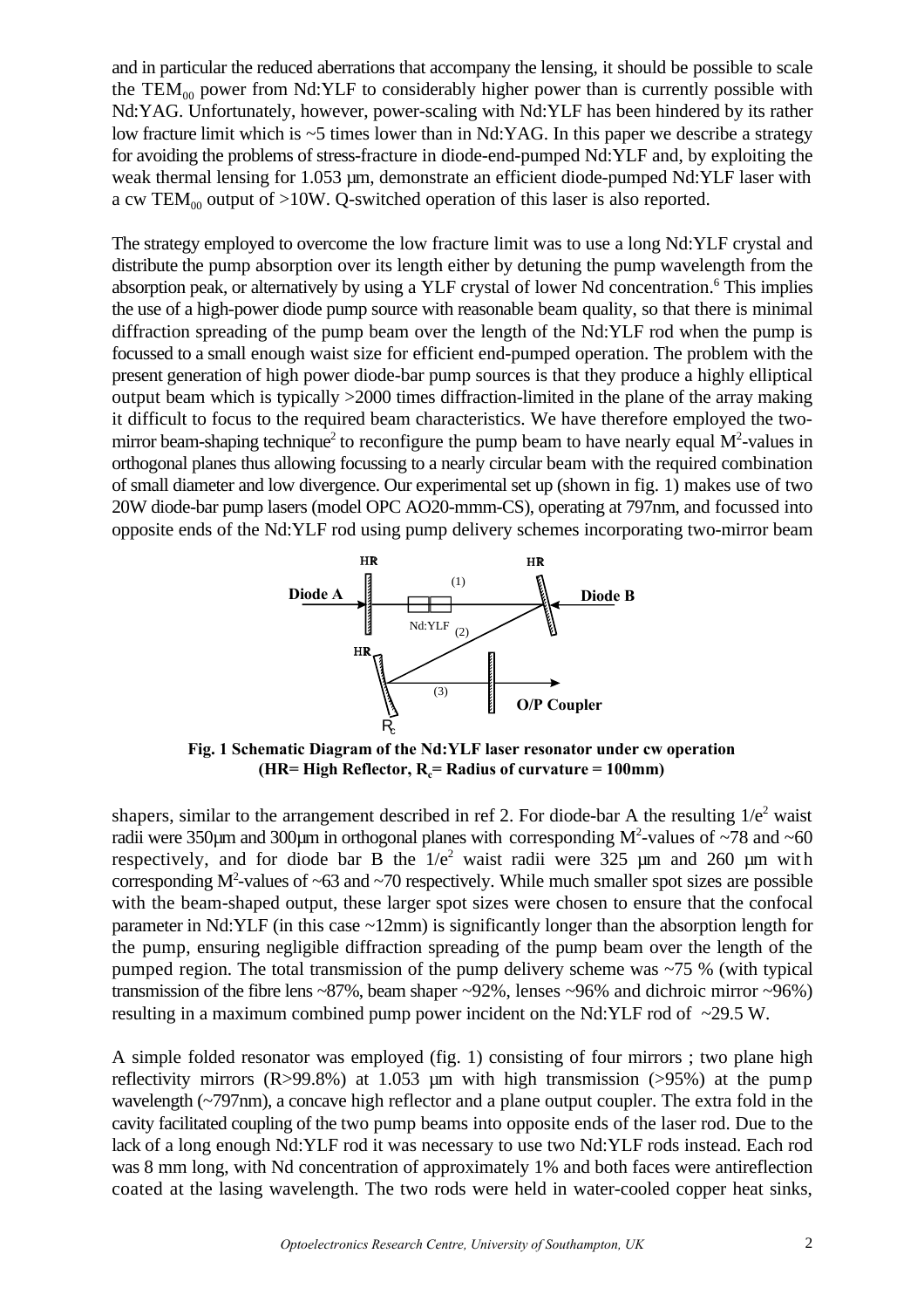maintained at a temperature of  $\sim$ 15 °C and positioned very close to each other with a gap of less than 0.5mm. Both rods were oriented with their c-axis perpendicular to the pump polarisation and the resonator plane so that both diodes pumped the weaker  $\sigma$ -polarised transition and absorption of each pump beam took place over the length of both rods. The longitudinal distribution of the absorbed pump was further extended by slightly detuning the diode wavelength from the absorption peak at  $\sim$ 797nm, with the net result that  $\sim$ 93% of the pump light was absorbed, corresponding to an effective absorption length of  $\sim$  6mm. This proved to be a very effective measure for reducing the risk of fracture, the two rods being operated safely at the maximum pump power.

The Nd:YLF laser was operated on the lower gain 1.053µm transition to take advantage of the weak thermal lens which has a dioptric power  $\sim 2.3$  times smaller than for the polarisation corresponding to 1.047µm transition. At the maximum available pump power the thermal lens had a measured focal length of ~700mm. This relatively weak thermal lens allowed a cavity design to be constructed in which the mode sizes did not significantly change with pump power. The lengths of the arms  $(1)$ ,  $(2)$  and  $(3)$  were respectively 105mm, 240mm and ~50mm. The short arm was adjustable, with the output coupler mounted on a translation stage to enable the laser mode size to be varied, thus allowing excellent mode matching between the pump and the laser. A Brewster plate was also added to the resonator to ensure operation on the 1.053µm line throughout the pump power range. At full pump power the laser would, in fact, operate on the 1.053µm line without any polarisation selection but would switch to the 1.047 $\mu$ m line at lower pump power. The explanation for this is that the stronger lensing at  $1.047 \mu m$  ( $\pi$ -polarisation) results in the cavity becoming unstable at high pump powers for the 1.047µm transition.



**Fig. 2 Output power versus incident pump power under cw operation with output coupler**  $T = 10$ % (circles),  $T = 25$  % (squares) and  $T = 48$  % (triangles)

Fig. 2 shows the cw output power as a function of the incident pump power for various output couplers. At the maximum pump power (29.5W incident, 27.4W absorbed) the highest laser output power of 11.1W was achieved with an output coupler of 10%. For this output coupler the threshold pump power was relatively low at  $\langle 2W$ . The average slope efficiency was  $\sim$ 40% with respect to the incident pump power. At high pump powers there was a noticeable increase in slope efficiency to ~55%. This increase was partly due to the change in steady-state temperature and hence wavelength of the diode bar, as the pump power was varied, leading to an increase in the fraction of the pump power absorbed, and also due to increased saturation of the gain in the wings of the pumped region at higher powers. The beam quality factor was measured using a Coherent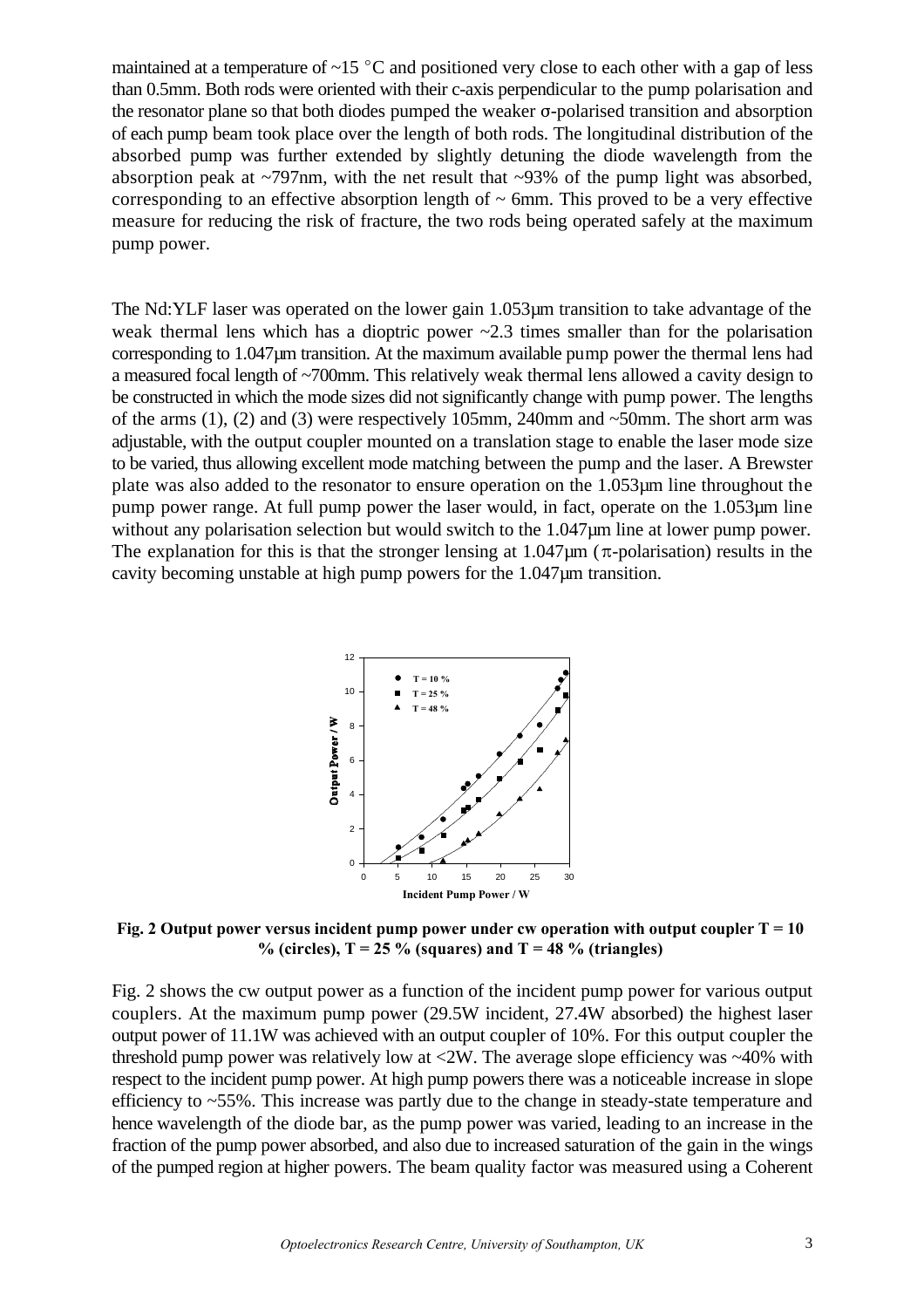

**Fig.3 Schematic Diagram of the Nd:YLF laser resonator under Q-switched operation. (HR= High Reflector,**  $R_c$  **= Radius of curvature = 200mm)** 

Modemaster, which indicated  $M^2$ values of less than 1.1 in both orthogonal planes over the entire pump power range. In addition, due to the relatively weak thermal lens, the laser output spot size varied by only 10% over the whole pump power range. This attractive feature of Nd:YLF lasers operating at 1.053µm suggests that there is considerable scope for scaling cw  $TEM_{00}$  operation to much higher powers. Q-switched operation was also investigated using a slightly modified cavity design, as shown in fig. 3. This z-fold cavity avoided having a small laser mode size at the o/p coupler, hence reducing the risk of optical damage to the dielectric coatings. The Q-switch, a 80MHz Brewster-angled  $TeO<sub>2</sub>$  acousto-optic modulator required a large mode size

O/P Couple in order to avoid damage and hence was located in the longest arm of the resonator close to the output coupler. The lengths of the arms 1, 2, 3 and 4 were respectively, ~130mm, ~235mm, ~230mm and ~320mm. The separation between the two curved mirrors was adjusted to optimise the modematching.

The Q-switched performance was investigated as a function of repetition rate, from 1 to 40 kHz at the maximum pump power. The dependence of average power and pulse energy on the repetition rate is shown in fig. 4. At a repetition rate of 40kHz the pulses have a FWHM duration of 150ns and produce an average power of 8.4W corresponding to a pulse energy of 0.21mJ and a peak power of 1kW. At lower repetition rates the pulse energy increases and the average power decreases as expected. At a repetition rate of 1 kHz, the Nd:YLF pulses had a FWHM duration of 50ns and the average power was 2.6W, corresponding to a pulse energy of ~2.6mJ and a peak power of 50kW. Thus it can be seen that at low repetition rates the pulse energies are somewhat less (~ factor-of-two smaller) than would be expected on the basis of the cw performance and the relatively long fluorescence lifetime in Nd:YLF of ~520µs. A rough estimate of the reduction in inversion density due to  $ASE^7$  suggests that the pulse energy would be reduced by <0.2 mJ, at repetition rates <1KHz. Hence we believe that this degradation in performance was mainly caused by a combination of the high gain in the Nd:YLF (hence fast pulse buildup-time) and the relatively slow switching speed of the A-O modulator, the latter being exacerbated by the need to place the modulator in a region of the cavity with a large spot size to avoid optical damage. Thus, with further optimisation of the cavity design to reduce the gain and by using an A-O modulator fabricated from a material with higher damage threshold (e.g. fused silica), it should be possible to achieve a significant improvement in performance at low repetition rates.

In conclusion we have described a strategy to avoid the stress fracture problems in end-pumped Nd:YLF. Using this approach we have demonstrated a reliable, highly efficient, high-power